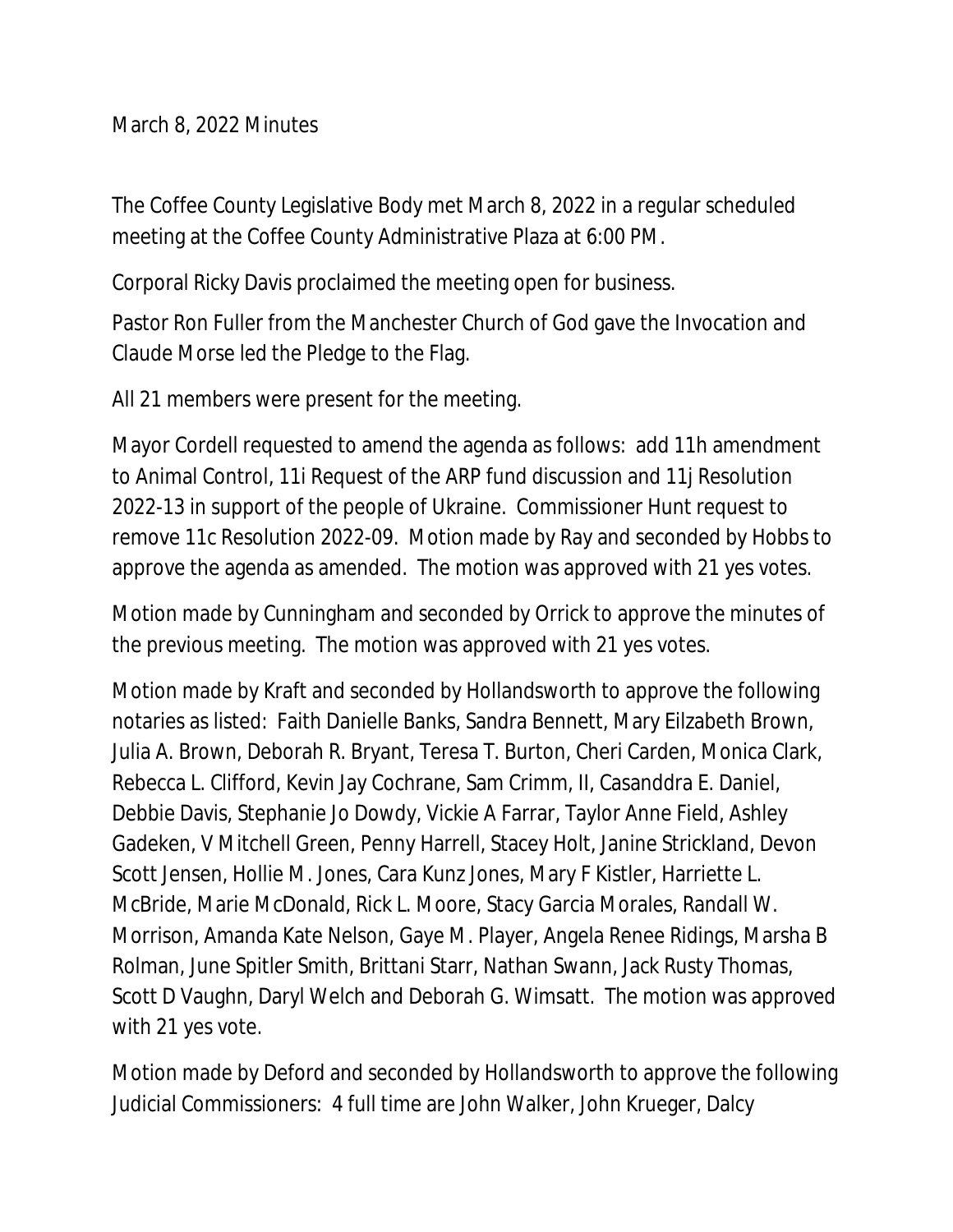Chapman and Bruce England. 2 part time Jason Dyson and Scott Dickson. The motion was approved with 21 yes votes.

Motion made by Orrick and seconded by Debellis to approve Lynn Sebourn, Rosemary Crabtree, Claude Morse, Jimmy Hollandsworth, Dennis Hunt, Scarlett Taylor, Brent Willis, Dr. Russell Baker, Ron Fuller and David Young to the Strategic Planning Committee. The motion was approved with 19 yes votes and 2 abstained. Abstaining were Hollandsworth and Hunt.

Motion made by Kraft and seconded by Ray to approve the following budget amendments: #171-2022-11 Education Capital Projects, #101-2022-12 General Fund and #102-2022-13 Rural Debt Service. The motion was approved with 21 yes votes.

Motion made by Bryan and seconded by Ray for the adoption of Resolution 2022- 08 to support a Permanent Tennessee College of Applied Technology Campus in the Coffee County Joint Industrial Park. The motion was approved with 21 yes votes

Motion made by Orrick and seconded by Crabtree for the adoption of Resolution 2022-10 to consolidate the operation of the Coffee County Health Department into one facility back to the Capital Outlay Committee. After discussion motion made by Debellis and seconded by Ray to refer Resolution 2022-10 back to the Capital Outlay Committee. The motion was approved with 14 yes votes and 7 no votes. No votes were Cunningham, Keele, Orrick, Kraft, Tim Stubblefield, Poston and Sebourn.

Motion made by Bryan and seconded by Orrick for the adoption of Resolution 2022-11 Community Development Block Grant (CDBG) for the Coffee County Health Department's equipment for the multi-use facility. The motion was approved with 21 yes votes.

Motion made by Orrick and seconded by Kraft for the adoption of Resolution 2022-12 encouraging the governor of the State of Tennessee and other appropriate governmental officials to ensure the continuation of the Tennessee Correction academy in Tullahoma, and Coffee County, thus preserving the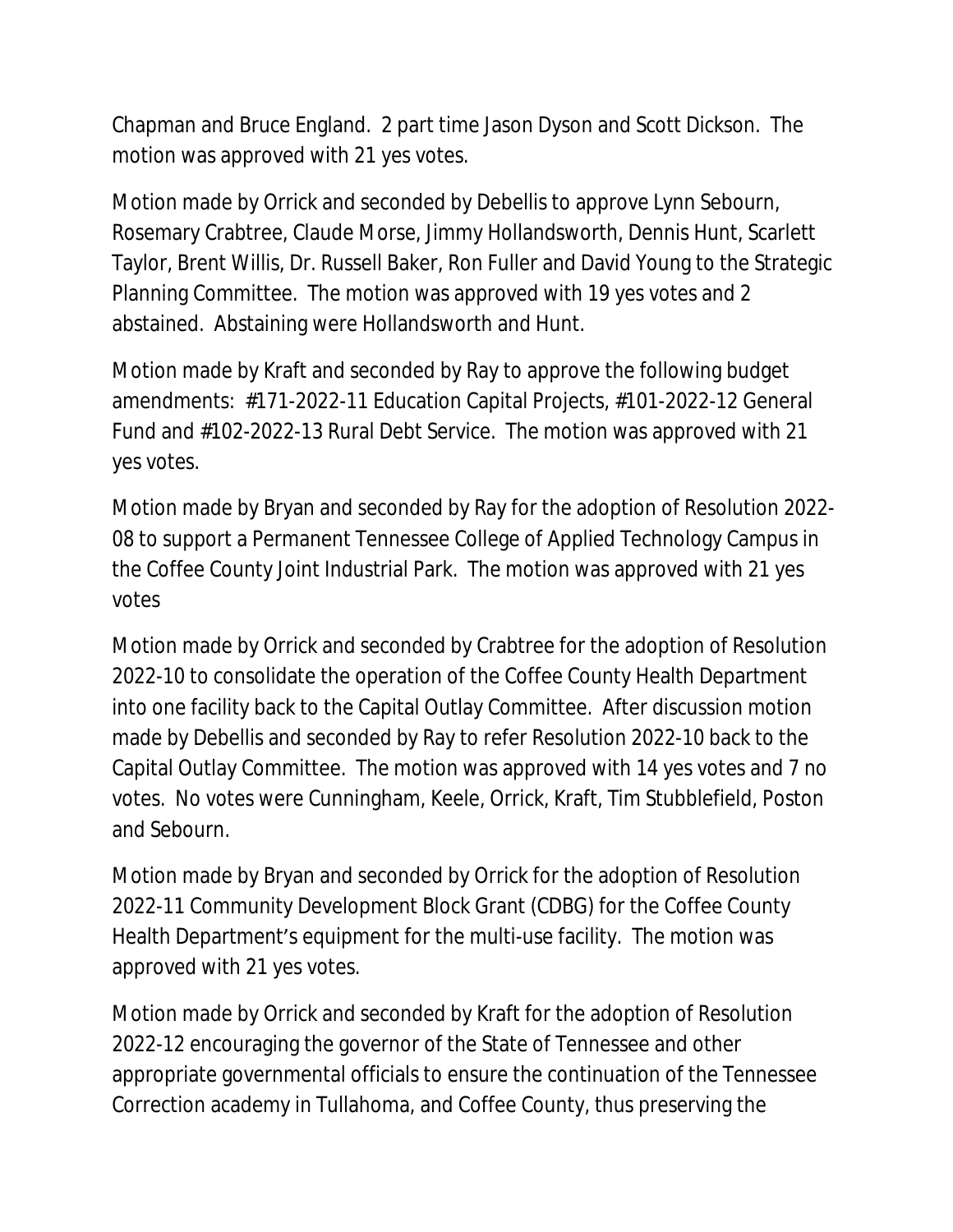economic benefits which our area enjoys and the architectural integrity of that facility's campus. The motion was approved with 21 yes votes.

Motion made by Tim Stubblefield and seconded by Deford to approve the proposed settlement reached of the wage and hour litigation of three (3) Judicial Commissioners obtained through the mediation process. The total figure of the mediated settlement is \$110,000.00 which consists of \$34,200.00 for the first Judicial Commissioner; \$26,600.00 for the second Judicial Commissioner; \$15,200.00 for the third Judicial Commissioner and total attorney's fees for the three (3) Commissioners' attorneys of \$34,000.00 making a total settlement of the three (3) cases of \$110,000.00. The motion was approved with 21 yes votes.

Motion made by Orrick and seconded by Crabtree to amend to the Animal Control SOP in Section 21 Adoption Fee. Effective March 8, 2022, there will be a \$100 adoption fee. This fee will Cover spay/neuter, vaccinations (not heartworm testing), and de-worming facilitated by Animal Control before adoption of the dog. In the event of return of a dog the adoption fee is forfeited. The motion was approved with 21 yes votes.

Discussion was held on the ARP Funds. Motion made by Hobbs and seconded by Debellis to approve ARP Funds for employees performing essential work during the COVID-19 Pandemic. Motion made by Kraft and seconded by Deford to postpose until the next meeting and have a Resolution for this. The motion to postpone was approved with 16 yes votes and 5 no votes. No votes were Debellis, Hollandsworth, Morse, Hobbs and Sebourn.

Motion made by Debellis and seconded by Hollandsworth for the adoption of Resolution 2022-13 in support of the people of Ukraine. The motion was approved with 21 yes votes.

There being no further business the County Legislative Body adjourned.

Respectfully submitted this the 9th day of March, 2022.

Jeresa HM Fadden